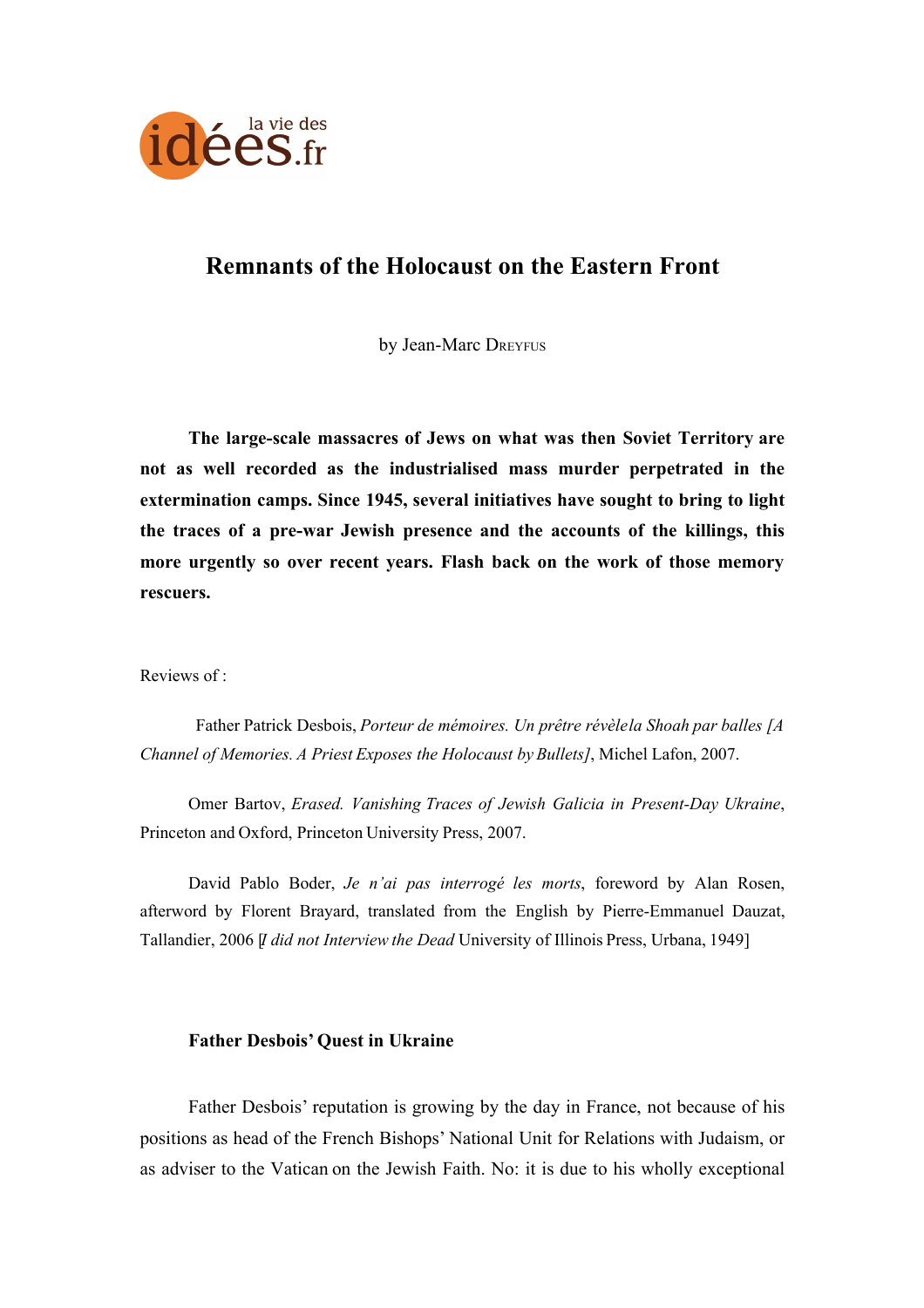undertaking of a systematic search throughout the Ukraine for the mass graves where the Jews murdered by the *Einsatzgruppen* (German death squads) rest.

With a small team, Father Desbois turns up in all the towns and villages of the Ukraine and interviews their oldest citizens. They tell him where to find the pits and, when they know something, when they personally witnessed the killings, Father Desbois interviews them at length. They speak for the first time, and probably for the last time too. Hundreds of hours of evidence have thus been videoed. This systematic campaign, which takes up several months every year is a mighty undertaking. It is unlikely to revolutionise what is known of the Holocaust on the Eastern front, that is to the east of the General Government established in Poland, and which started 22 June 1941, immediately as Barbarossa, the invasion of Russia, was put into operation. Nevertheless, it remains an outstanding exercise in remembrance as well as in information gathering on the minutiae of routine killings, eerily never alike.

Patrick Desbois calls these systematic massacres "Shoah par balles<sup>[1](#page-1-0)</sup>". They took place in the very village or hard by, in a ditch, a field, or the neighbouring forest and did not call on the advanced methods of transportation and extermination in the camps' gas chambers. He campaigns for this "forgotten Holocaust which accounts for the death of 1.5 million Jews to go on the record too". This struggle is bearing fruit: the very formula he has crafted *Holocaust by bullet* is about to enter into the language, in France at least. He already receives letters from Jews all over the world, asking whether he has information on relations whom they know were killed in the Holocaust and from whom they have not heard since 1941.

How does Father Dubois manage to find so much information sixty-seven years after the massacres? First, he does not set off unprepared. His team is made up with highly qualified young people for whom he shows the highest regards and consideration in his book. They have read all available records, in particular those – today available in microfilms – of the Soviet commissions of enquiry that worked in the wake of the Red Army and collected the first testimonies. This is how Father Dubois realized that a great many witnesses still lived at the same place, indeed sometimes in the same house as during the war. This is one of the revelations of this investigation: when the Red Army withdrew before the Wehrmacht, it carried off

<span id="page-1-0"></span><sup>&</sup>lt;sup>1</sup> Holocaust by bullet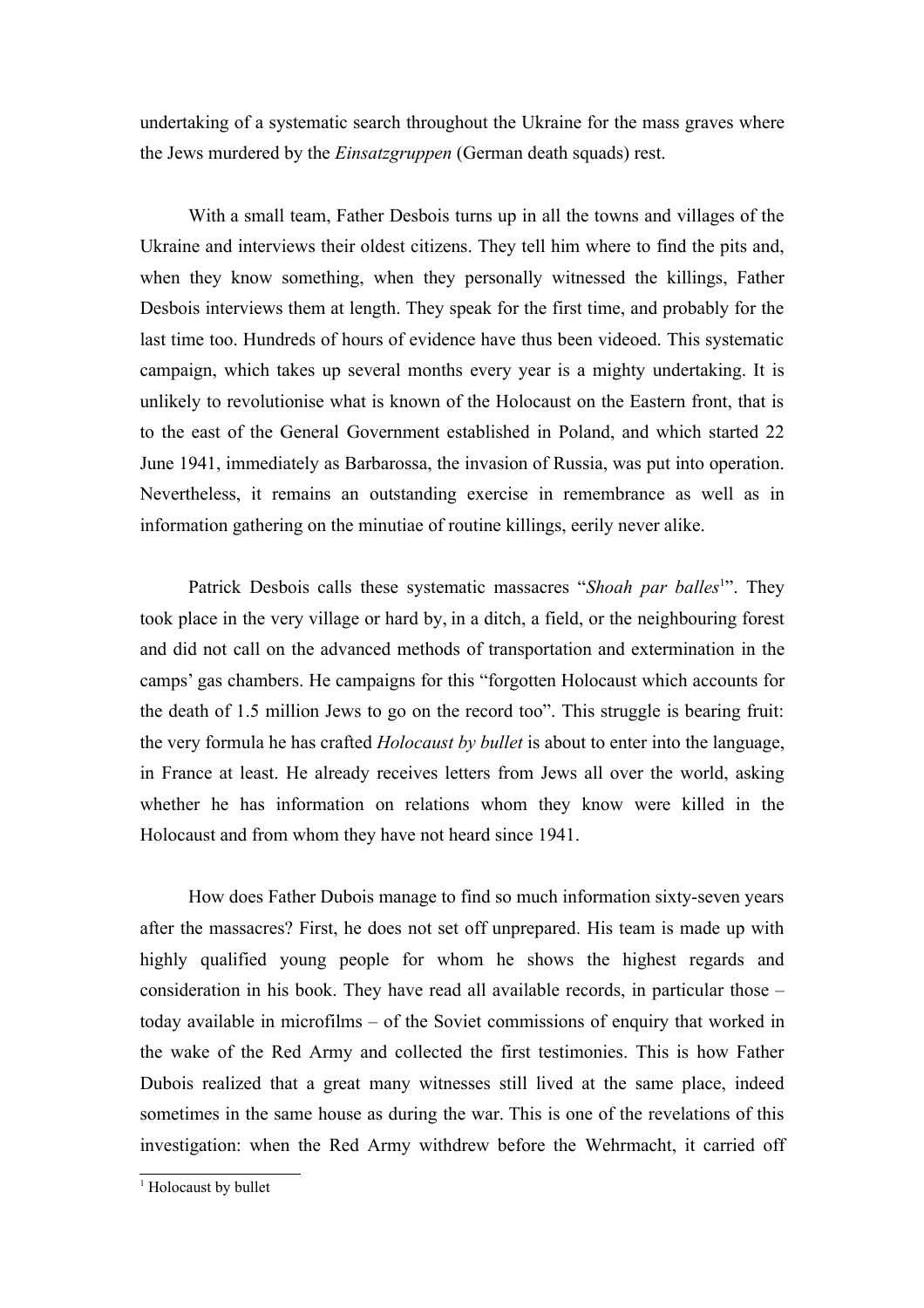grown up men and women of working/military age (among whom many Jews though their number remains unknown, making the reckoning of the dead on the Eastern front particularly tricky). Remained mostly the old folk, children and youths. Now those youths, sometimes just kids were conscripted by the *Einsatzgruppen* or the *Ordnungspolizei* men for all sorts of jobs: watching over the Jews or murdering them (Ukrainian auxiliaries were happy enough to oblige on their own account), often digging the graves or even preparing the killers' celebration dinners at the end of an operation. For this very reason as well as owing to the curiosity of youngsters seeing their classmates dragged away into the woods, witnesses were numerous. Today, they are all aged at least 75 and frequently willing to talk.

Father Dubois' book is uncomplicated: the story of his involvement meshes in with autobiographical elements. It all begins with the youth a French priest born after the war in a farming family from Bresse, somewhere between Burgundy and the Jura and growing up in the local town of Châlons-sur-Saône. This is not devoid of interest, for he learnt from his holidays spent in the country that, in villages, there are no secrets and that nothing is forgotten. His family, half Catholic, half atheist, took part in the French Resistance. When Patrick Desbois was a child, in the mid-fifties war memories were still fresh, harping back to the Demarcation Line (between occupied France and the Vichy "free zone" and going through the region), the mass arrivals of refugees in Burgundy, the people disappeared in the concentration camps. In French villages, nothing is forgotten: who passed by during the war, from which tree this or that *milicien*<sup>[2](#page-2-0)</sup> hung. Why would it be any different in Ukrainian villages?

This intuition bolstered Father Dubois' conviction that there was much to be gained from going east. Then, there was the figure of his grandfather, a Rawa-Ruska veteran. Rawa-Ruska, a disciplinary camp for French and Belgian prisoners of war in the Ukraine, has no place in French official records. Headstrong *stalag* inmates, recaptured escapees fetched up in this very harsh camp, where mortality was high. This befell Father Desbois' grandfather, denounced in Strasbourg Station<sup>[3](#page-2-1)</sup>. He used to tell his grandson that what he and his fellow prisoners had endured over there was as nothing compared to the fate reserved to "the others", that is to say, the Jews.

<span id="page-2-0"></span><sup>&</sup>lt;sup>2</sup> T.N.Member of Darnand's Milice, a paramilitary group which assisted the Vichy police in hunting down Jews and Résistants

<span id="page-2-1"></span><sup>&</sup>lt;sup>3</sup> T.N.then in Germany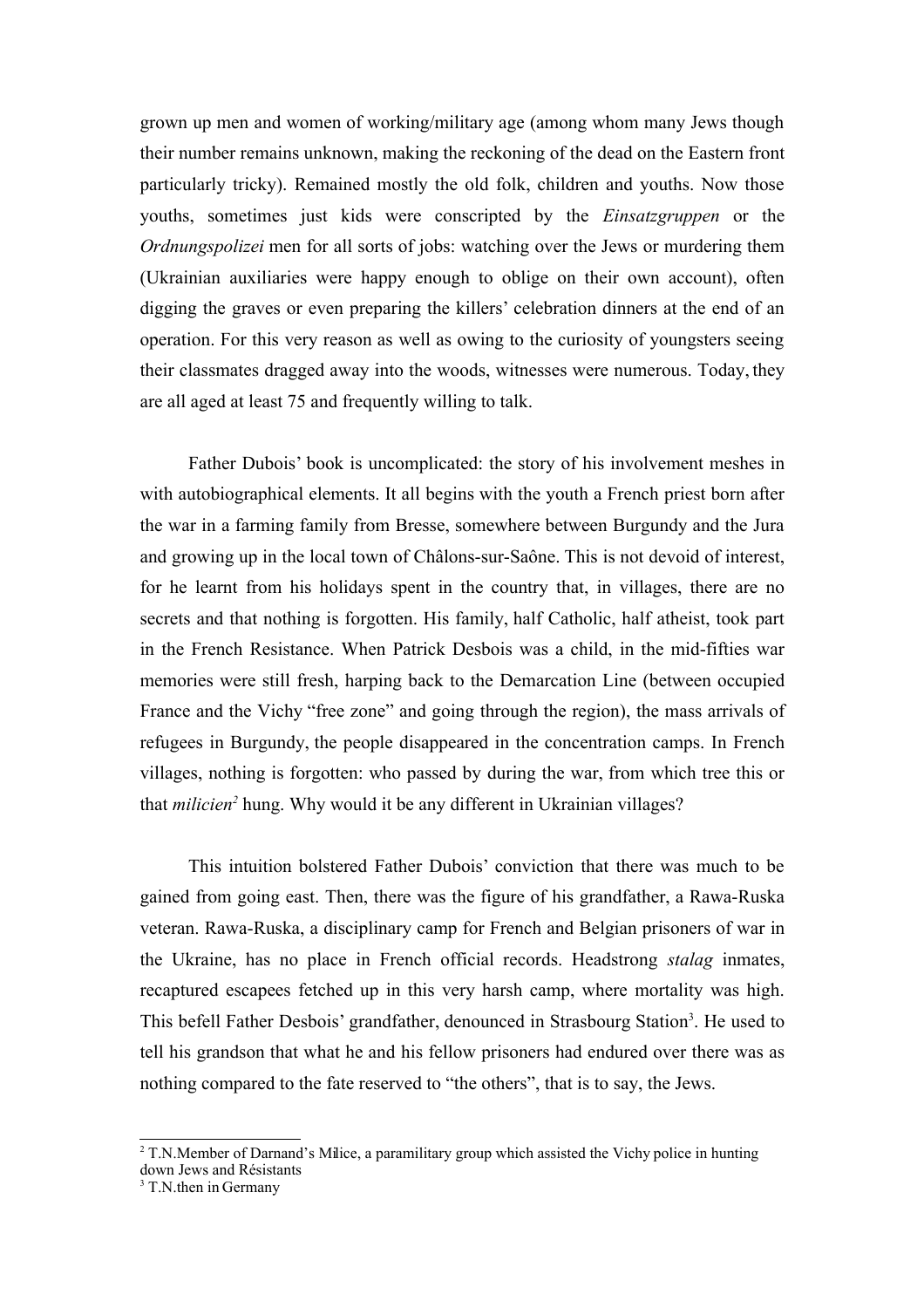Patrick Desbois became the Rawa-Ruska Association's Padre. When visiting the Ukraine with the veterans, he sought to locate the place where his grandfather had been locked up and he realized that the French prisoners had been billeted in houses where they rubbed shoulders with Jewish workers before they were taken away and gunned down. He had a further shock when he saw the German cemetery under renovation. A German foundation has recently renegotiated, at considerable costs, the opening of the pits and the reinstatement of the war graves for the men who died there. The bodies are exhumed, stored then buried again in individual graves. A wall is planed where the names will appear by units: Wehrmacht, Waffen-SS or SS. Patrick Desbois writes:

When the mass graves of Jews killed in their thousands can't be found, each German killed during the war has been re-interred under his own name. The cemeteries are on Reich lines: splendid affairs for the Germans – SS included, small graves for the French, white stones smothered under the brambles for the tens of thousands of nameless Soviet soldiers and absolutely nothing for the Jews. So all – underground – is as befits Reich hierarchy. It is unthinkable to allow Nazism this posthumous victory; unthinkable to leave the Jews there buried like animals; unthinkable to accept this *fait accompli* and to allow our continent to be built on the forgotten victims of the Third Reich.

The team from Yahad-in Unum (name of the association running the searches in Ukraine) uses metal detectors: bullets talk. Occasionally – infrequently in fact, Father Desbois has a mass grave opened, observing the Jewish rituals prescribed for such circumstances. The already numerous outcomes of this inquiry have been shown at the *Mémorial de la Shoah* in Paris. The accounts are transcribed in the book *Porteur de mémoires[4](#page-3-0) .* It is not the depth of the horror that takes you aback but the manifold forms taken by cruelty. Stories are never quite the same. In one village, the girls were conscripted to tramp Jewish bodies down between shootings "just as you would grapes in the Beaujolais at the grape harvest". Further down: "The Jews stood on the edge of the pit, the Germans shot them in the back and they fell straight into the pit, then they spread lime. I remember a young Jew who had twins. He held them in his arms. A German drew near, shot one child, then the other the third shot was for the father." Elsewhere, "village folks were drafted to bang on saucepans to mask the screaming of the Jews. One of them was asked to play the Ukrainian drum every

<span id="page-3-0"></span><sup>&</sup>lt;sup>4</sup> TN A Channel of Memories (working title: the book has not been translated yet.)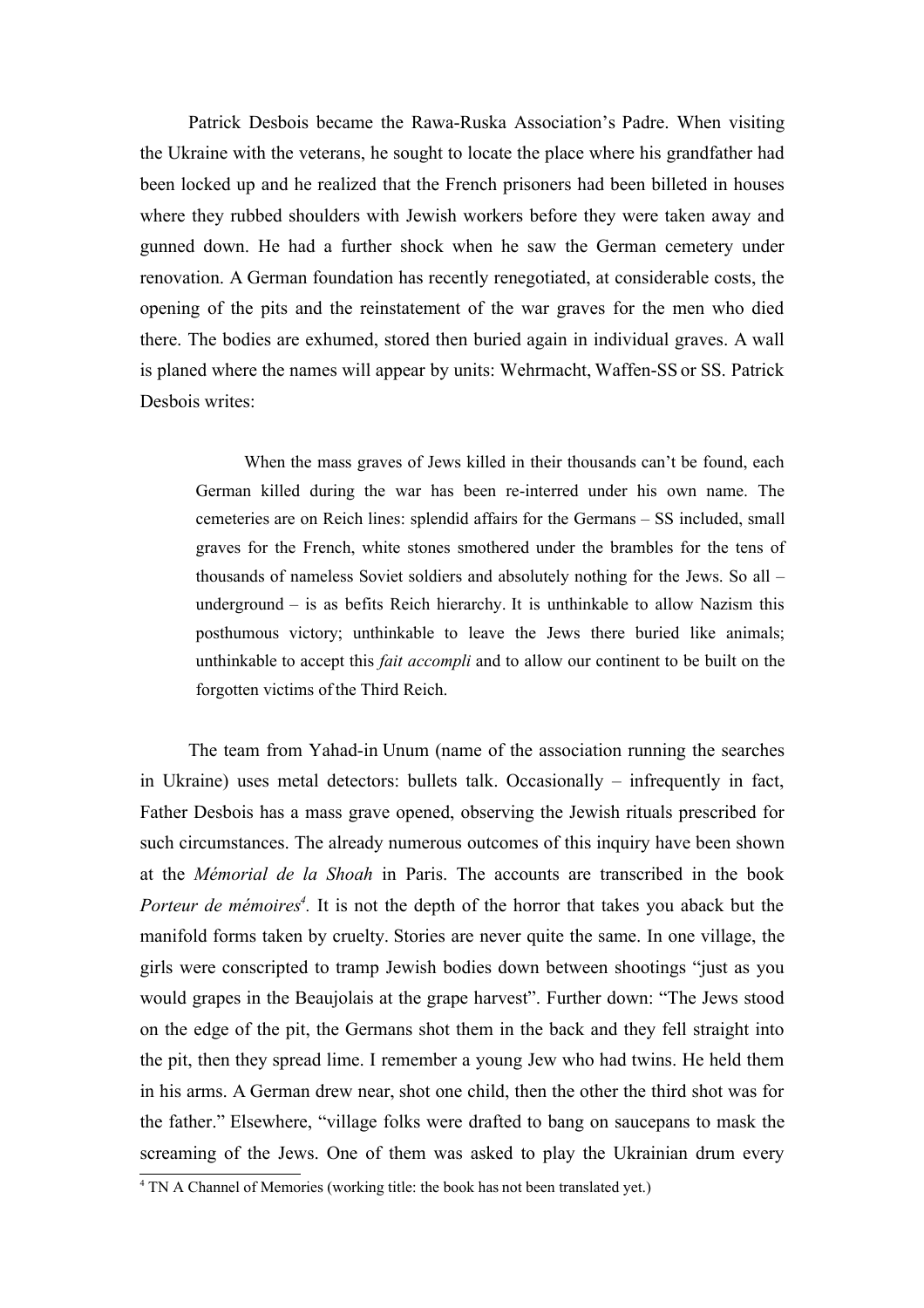morning. One day the drummer couldn't take it anymore. When he saw a *Feldgendarme* beat up some Jewish children, he pounced. The German shot him and threw his body in the pit with the Jews from the fifteen villages". Further on, Jews were smothered in cellars. The Soviet prisoners forced to dig out the bodies and burn them in full view of all the villagers (so as to erase all traces of the massacre) were then burnt alive in a henhouse. As readers advance in the book – supposing they can – they come to the conclusion that Father Desbois and his team must really believe in their work to keep on so. The Ukraine has now been pretty thoroughly surveyed. Remain years of trawling around Belarus, Russia, the Baltic States and as far as Chechnya where one *Einsatzgrup* reached the suburbs of Grozny.

Father Desbois is intent on setting down this horror. The respect owed the dead, the corpses, the graves are a matter of the highest concern to him. To his mind, the gesture is necessary to the building of the bridges still needed between Catholics and Jews. His research will be invaluable for historians who will have access to a wealth of detailed statements and data concerning the mass graves, their size and in due course, it will probably help refine the still shaky estimation of the number of victims. The witnesses' recorded statements will offer rich pickings for the understanding of mechanisms that turned "ordinary men" into assassins. They will also be an awesome source to study the way these massacres are remembered in turn of the century Ukraine even though the neutral position adopted by Patrick Desbois releases somewhat easily the Ukrainians from their responsibility in the massacres, as murderers or as "*Neighbours*" [5](#page-4-0) . There was no shortage of Ukrainians willing to act as auxiliaries in the massacre of the Jews, to denounce Jews, to hunt Jews down. There was no shortage of witnesses satisfied with the fate reserved the Jews. Those Ukrainians carried out an ethnic cleansing of their own at the end of the war when they expelled the Polish populations settled there and giving Galicia, soon to be reunified with the Soviet Republic of Ukraine, the mono-ethnic complexion it has today.

<span id="page-4-0"></span><sup>&</sup>lt;sup>5</sup> After Jan T Gross' title for his book on the Jedbawnw massacre in Eastern Poland, not far from Galicia and where the Jews were massacred by their Polish neighbours as soon as the Soviet troops had withdrawn and before the arrival of Eisatzgruppen: Jan T Gross, Neighbors: the Destruction of the Jewish Community at Jewabne, Poland, Princeton University Press.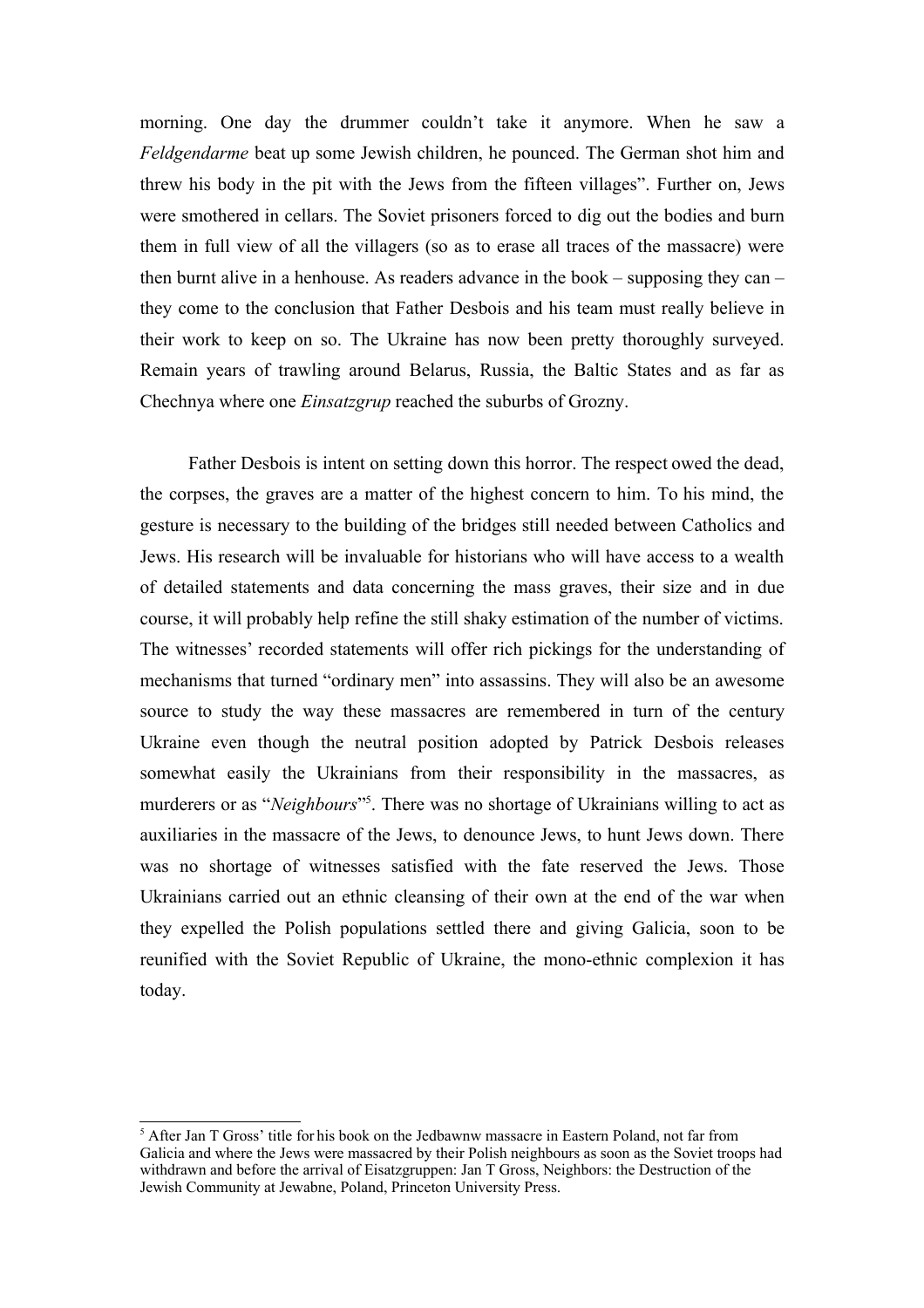#### **Omer Bartov and the town of Buchach**

At the same time, another rambler was roaming the Ukrainian countryside in search of Jewish life. Omer Bartov is an American historian, a professor at Brown University who has written a great deal about the Holocaust and the military operations that put it into effect it on the Eastern front<sup>[6](#page-5-0)</sup>. Bartov aims high: he wants to write the history of the town of Buchach, today in western Ukraine, but situated, before the war, in Eastern Polish Galicia and which happens to be his mother's native town.

Buchach was a typical border town with a population split between Jews, Poles and Ukrainians. On the eve of the First World War, more than half its inhabitants were Jews. While on a research trip for his book, Omer Bartov went to the trouble of visiting twenty towns, large and small in the region pushing as far as erstwhile Bukovine, to the South. That region, once part of Romania is today in Ukraine. Everywhere, he sought the traces of pre-war Jewish life and studied the records of World War II massacres.

His findings are sobering to say the least: There is hardly a place where traces of Jewish existence have been preserved, be it by way of plates on the Synagogues or of cemeteries. The wholesale massacre of Jews that almost totally whipped them out of the region is virtually never mentioned. In this frontier region, cruelly tested by  $20<sup>th</sup>$ century history, remembrance is even more politically loaded than anywhere else. The resurgent Ukrainian nationalism of a country only recently independent allows no room at all for the remembrance of a Jewish presence and the manner of its disappearance. Where a monument or a plate have materialised, that is owed to the initiative of outsiders, survivors who have emigrated to the West. The fate of these plates speaks volumes for the Ukrainian will not to remember: they are removed, and sold for their metal market value, to be melted and traded. Much more frequently, there is nothing, no indication that such and such derelict building, sizeable that it is, was a synagogue. The silence and neglect that engulfs Jewish buildings stands in sharp contrast with the rediscovery of Polish and Catholic sites. In several cities,

<span id="page-5-0"></span><sup>&</sup>lt;sup>6</sup> See Omer Bartov: Hitler's Army: Soldiers, Nazis, and War in the Third Reich, Oxford University Press, 1992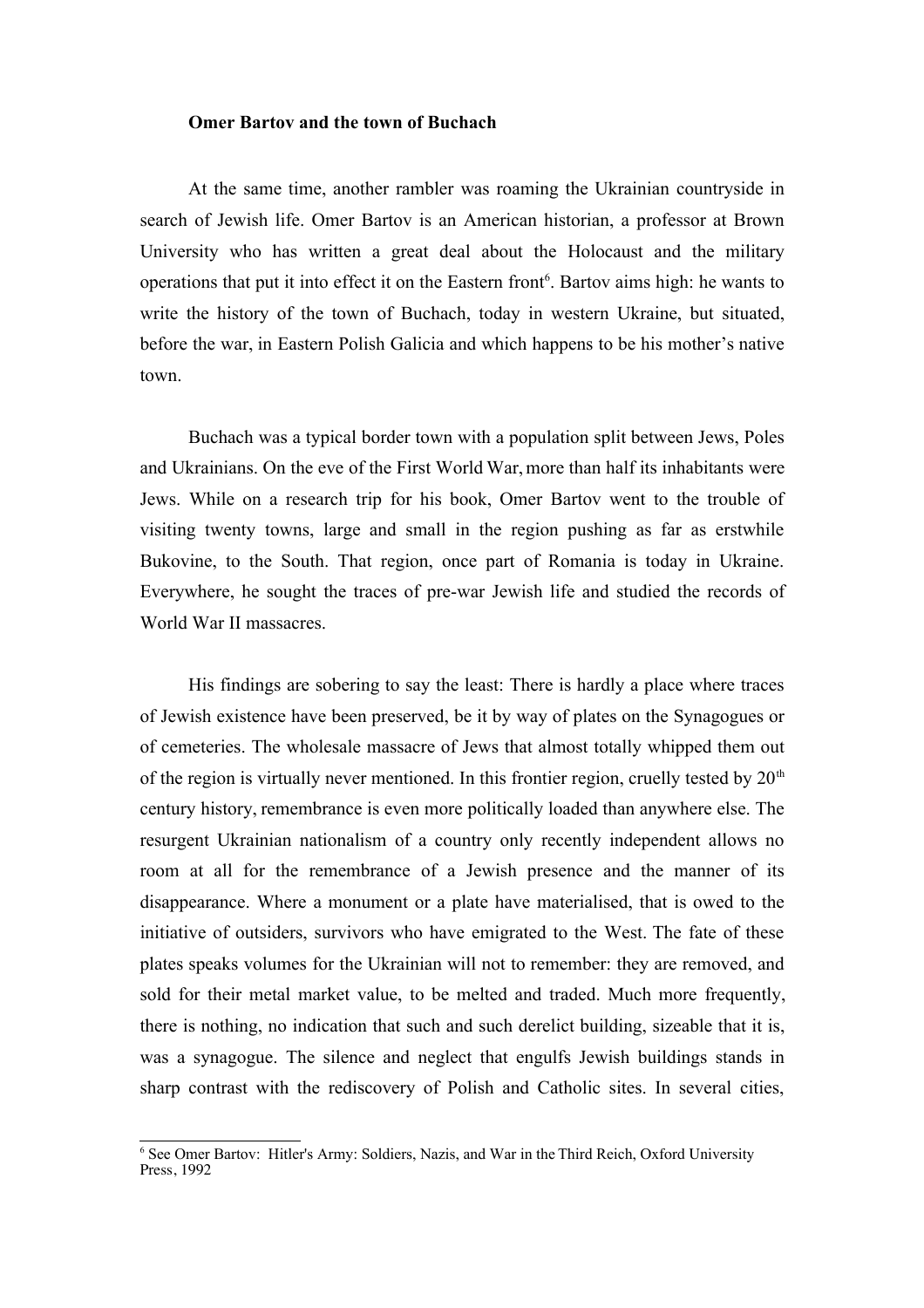Catholic churches are being renovated or about to be, under the impulse of the Polish Catholic Church and possibly even of the Vatican.

In the intricate network of memories in presence, Bartov tracks down Communist commemorative practices, which also broadly negated the complex regional clashes witnessed during World War II. In their effort to unify in a broad sweep all Soviet victims of the Great Patriotic War against Nazism, distinctions between soldiers, civil victims killed in the camps or by another party and Jews slaughtered because they were Jewish were not made. Nationalist Ukrainian commemoration has had to fit in as best it could with the monuments to the glory of the Red Army. This did not afford much room for the remembrance of Jews who had made up close on one third of the urban population, forming the region's small business class whilst the Poles filled in civil service posts and the Ukrainians tilled the land.

There is no better evidence of a complex past than in the many names the historian attempts to give the towns he visits: all the names they bore in turn, in Polish, in Yiddish, in Russian, in Ukrainian, sometimes even in Romanian. Eastern Galicia, at the margins between Catholic and Orthodox realms, appears remote but it had a thriving cultural life, or rather parallel cultural lives that rarely intertwined. It boasts many artists, thinkers, writers, from Joseph Roth to Shmuel Yosef Agnon. Bruno Schulz, the great Polish Jewish writer was born in Drohobych /Drohobycz/ Drogobych/Drohobets/Drohovitch – and there murdered by a German in 1942. Galicia is also the cradle of Ukrainian Nationalism, today given a new breath of life within the Social Nationalist Party of Ukraine. Its symbol is an unfinished Swastika and it has offices in most towns visited by Omer Bartov.

This party is not alone in claiming the 40s' Ukrainian Nationalist mantle, and specifically that of the OUN of troubled fame. Its best remembered leader is Stepan Bandera. The Organisation of Ukrainian Nationalists, the OUN split in the spring of 1941 and Bandera remained in control only of OUN-B, that is the most radical branch. Though Bandera spent the war in German prisons and concentration camps, his troops fought on both the German and the Soviet sides; they took in many men who had worn the German and SS uniforms and taken part in Jewish massacres. In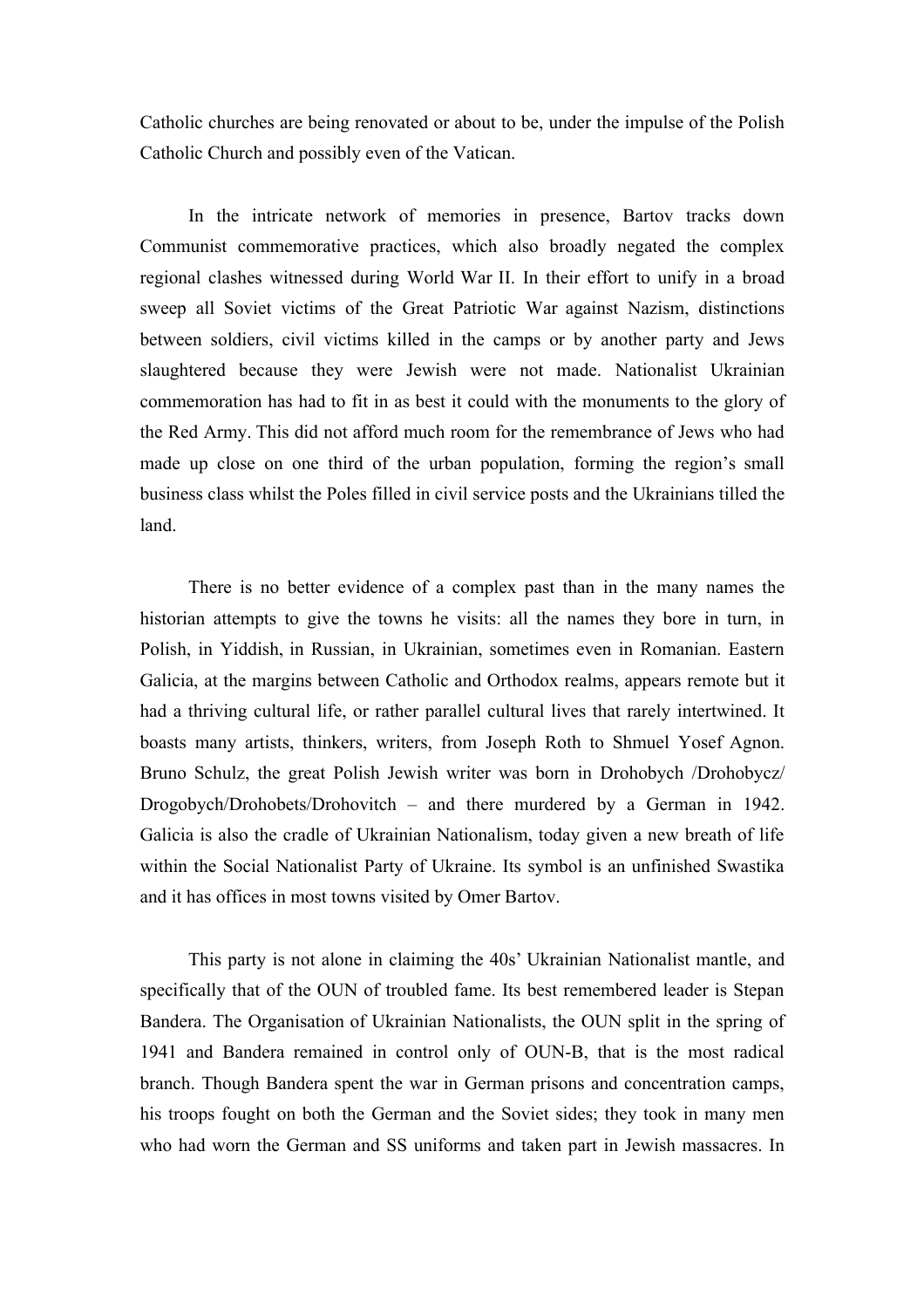Drohobych, Bandera's statue stands in a park set in the ruins of the Ghetto. In Kolomya the market takes place on the site of the destroyed synagogue.

Memory's twists and turns could almost raise a smile, so deep is the irony in the evidence of the fate of the Jews that crops up at every turn. In Kosiv the small museum is devoted to "Hutsul customs" and the "Hutsul peoples fight for freedom" (Hutsuls are an ethnic minority from that part of the Carpathians). It is nothing but a nationalist exhibition accounting for the history of the OUN. The men on the pictures are mostly clad in German uniform. They are even shown during an "*Aktion*", murdering Jews. On leaving the museum, the historian heard from the old woman who sold him his entrance ticket that the place that houses the museum was the Rabbi's house. Most of the 2400 Jews in the town were murdered during "*Aktionen*" like those shown on the photograph.

Some evidence of past Jewish presence is mundane, like the marks on the right side of front doors where the *mezuzahs*, the small scrolls mandatory in all Jewish households were placed. Sometimes an almost completely erased inscription can just be detected on a shop. But the visitor must be unwaveringly single-minded. There are no books helping to find Jewish vestiges (such as the few existing for Poland). In Lviv, the Jewish museum brochure is a rarity and Bartov treasures his like a precious relic: it seems it has become unobtainable. He used available Holocaust documentation to locate Jewish sites and retrace events that took place during the war. He also relied heavily on the *Memokhbuch*, the "recollection books" that, according to a Jewish tradition going back to the Crusades, were compiled by the rare survivors or by residents who had left before the war: they provide lists of names and transcribe eyewitness accounts of the massacres. Many of these books are currently available on the internet.

Another irony noted by Bartov, is what literally gets "lost in translation" from one language to the other on the rare existing commemorative plates. In Horodenka, a memorial stands in the Jewish cemetery; it was built by a Jew who still lives there, with the help of survivors (and none whatsoever from the local authorities). The text on the slab is in Hebrew and in Ukrainian. The Hebrew text reads: "In memory of the martyrs from the Horodenka district, victims of the Shoah murdered by the Nazi and their collaborators during round-ups, in labour or extermination camps, and in other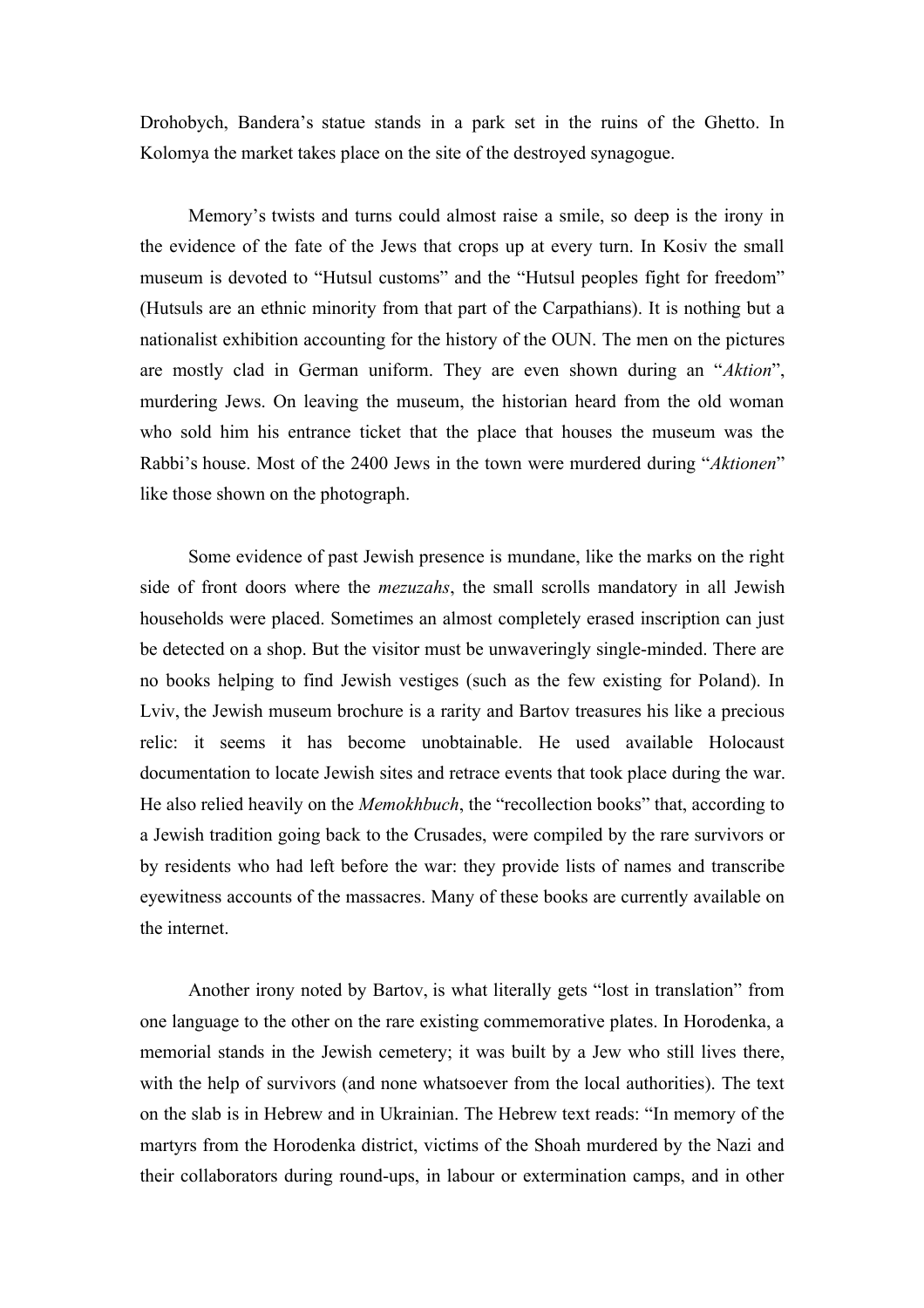ways during the Second World War 1941-1945". And the Ukrainian text states: "Commemoration of the Horodenka Jews who perished during the second round up of 12 April 1942. In everlasting memory of those innocent martyrs, victims of Nazism." The Ukrainian collaborators have vanished between inscriptions – as an extra precaution taken by the memorial builders, keen to reduce the risks of destruction or profanation.

#### Omer Bartov observes:

Here the Galician past is still bare, indifference still glaring, prejudices and denials and fierce loyalties still almost entirely bereft of the comforting West European glaze of sophistication. The Ghosts of the past still roam freely in the hills and valleys, clutter the unpaved streets, and congregate in synagogues, transformed into garbage dumps and in cemeteries grazed by goats… It is a region suspended in time, just for a little while longer, before it too will be swept with the tide of modernization and globalization, commemoration and apology. Sooner or later, the people of Western Ukraine's Galicia too will become aware of what they had lost and forgotten, but by then they will have destroyed these last traces of the past in their rush to catch with the present…

Omer Bartov has studded his narrative with black and white photographs taken by him. These 35 mm formats are part and parcel of a text which they go far beyond illustrating. In this, Bartov follows in the tracks of W.G. Sebald, the writer of memory, of elusive traces, of the painful recall of the Holocaust. Daniel Mendelsohn also inserted photographs, family papers or snapshots taken on his journey to track down six murdered relations, in his blockbuster *The Lost*[7](#page-8-0) . Mendelsohn focused on his great-uncle's family, who lived in Bolechòw (one time also Bolekhov and Bolikhov, today Bolekhiv), also visited by Omer Bartov. He did not hang around: there is, in this small town, no reference to the life of the 3000 Jews who lived there before the war, and who were murdered there or transported to the extermination camp at Belzec. The Soviets had turned the great synagogue into a warehouse. The building is today the "Tanners'Club" with no further indication. The Jewish cemetery is utterly abandoned.

<span id="page-8-0"></span><sup>&</sup>lt;sup>7</sup> See *La Vie des idées* the **compte rendu du livre** by Daniel Mendelsohn.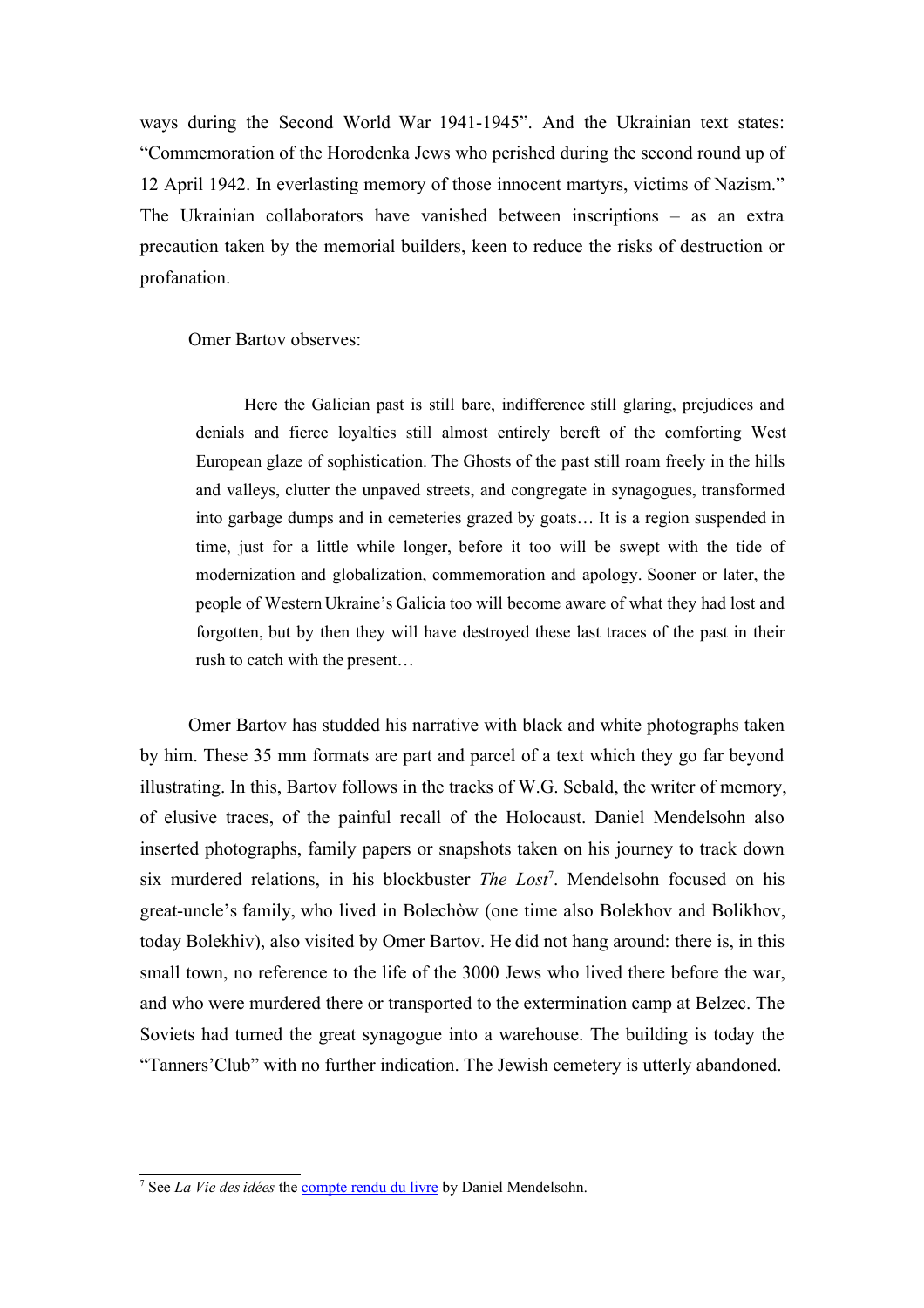On re-reading Mendelsohn on his quest for his relations' death, one fact is striking: right at the end of the book, Mendelsohn discovers the truth, part of the truth that is, after a chance question asked of some town folks. They knew of the fate of the Jews and were even able to take him unerringly to the cellar where the great-uncle and one of his daughters had taken refuge before being denounced to the Germans, along with the schoolmistress who had given them shelter. This is a resounding confirmation of Father Desbois' intuition: the memory of the murder of the Ukrainian Jews is still there, just for a little longer. Ukraine's old folks are its keepers and it must be recorded before it is too late.

### **David Pablo Boder, the survivors' psychologist**

It is worth rounding off the perusal of these two books with a return on David Pablo Border's much earlier work, recently translated into French. Border's singular book came out in English in the United States in 1949. David Border was a psychologist who, born in Liepāja (Libau), Latvia, in 1986, arrived in the USA via Mexico and started his career as an academic teaching experimental psychology. In the forties, he was teaching at the Illinois Institute of Technology. As soon as World War II had ended, he went about planning a trip to Europe with a view to conduct indepth interviews with displaced persons and gather data on the basis of which to study the traumas caused by war and internment in concentration camps. He wanted to question survivors whom, he conjectured, carried a unique experience that must be captured and preserved. This (today standard) process was groundbreaking in 1945 and was only taken up very slowly thereafter, starting in the 70s. Boder raised funds through a range of research and Jewish American organisations and arrived in Paris in 1946. The very day after his arrival, he was starting his interviews of Holocaust survivors met on ORT premises. The ORT (which still exists) is a Jewish organisation for education and training. Faced with the large number of languages spoken by the survivors and the dearth of translators and transcribers for all these languages, he decided to record the testimonies with a wire recorder, almost pioneering a technique that was to have a great future. In this manner, he conducted 120 interviews in France, Germany, Switzerland and Italy. He did not interview only Jewish survivors although they are strongly represented in his sample. Each time, he invited the survivor to tell his whole story, family origins, awareness of looming danger, means of survival. As